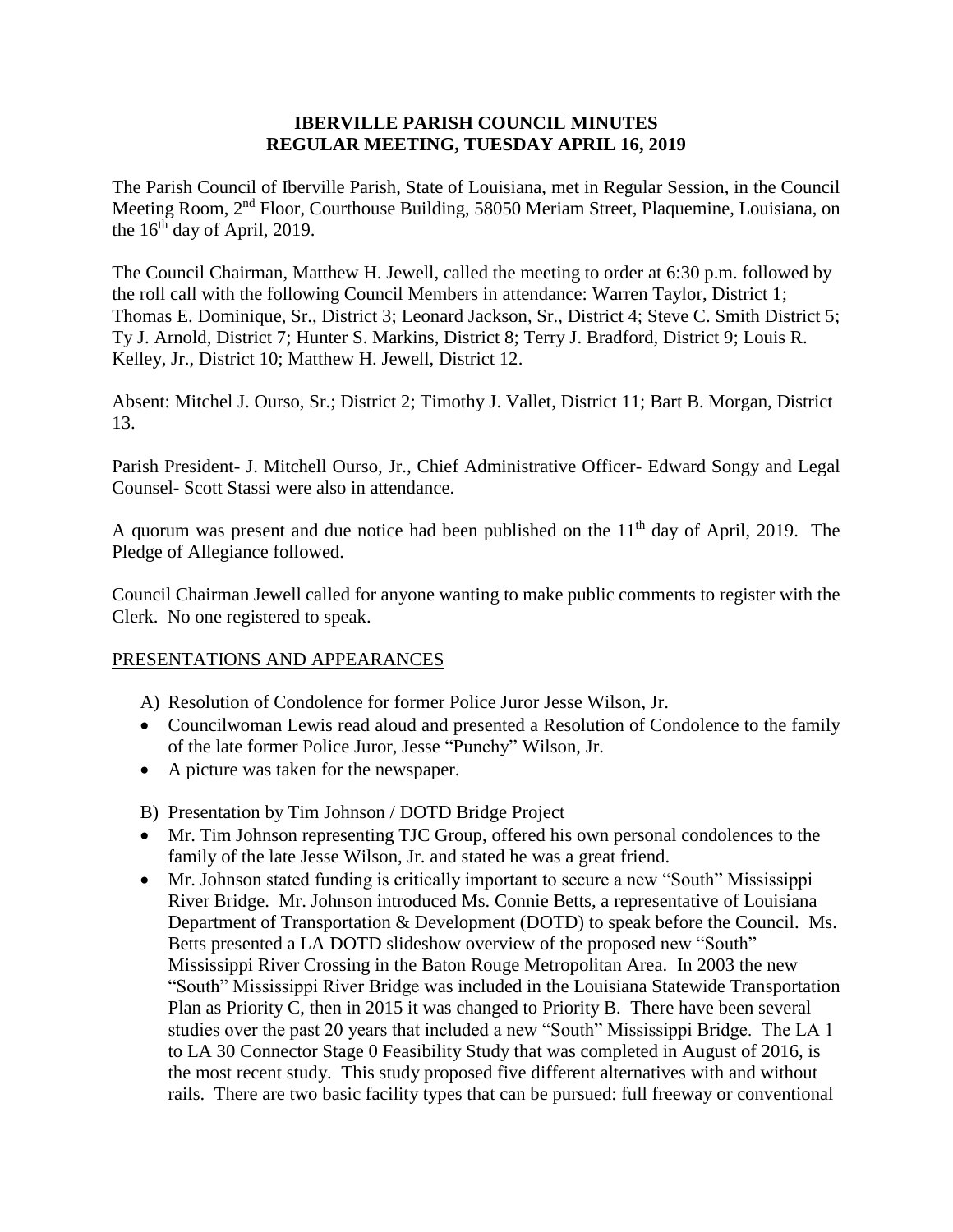highway/expressway. Ms. Betts stated DOTD is undertaking a more detailed toll study to get a better estimate of potential toll feasibility. Toll revenues could finance an estimated 17% of construction cost. Construction of a new bridge will eliminate the Plaquemine Ferry. The present value of running the ferry for 40 years can be credited toward the cost of the project. All 5 parishes could participate in the Road Transfer Program and use the 40-year credits toward the proposed new bridge. If federal funds are used, an Environmental Impact Statement (EIS) would be required as well as permits from the US Coast Guard and US Army Corps of Engineers, and others. The project will also have to be included in the 5-Parish Air Quality Conformity analysis. Even if no federal funds are used, permits from federal agencies and the air quality analysis are still required.

- Councilman Smith asked Ms. Betts how many years will this take from beginning to end. Ms. Betts estimated at least 3 years for the \$5 million Environmental Study, and then several more years to construct the actual bridge.
- C) Letter from the North Iberville Council on Aging Site Manager, Ruth Anderson
- Chairman Jewell read aloud a letter a gratitude from the North Iberville Council on Aging Site Manager, Ruth Anderson. On behalf of the staff and seniors at the North Iberville Council on Aging, Ms. Anderson thanked President Ourso, the Iberville Parish Council, and Mrs. Charlene Siplin, Director of Council on Aging for their hard work and diligent effort on the new North Iberville Council on Aging building. She thanked everyone for the gift of the new building, and for all that the Parish does for its senior citizens.

### APPROVAL OF MINUTES

Upon a motion by Councilman Taylor, and seconded by Councilman Arnold, it was moved to wave the reading of the minutes of March 19, 2019 and approve as written. The motion having been duly submitted to a vote was duly adopted by the following yea and nay votes on roll call:

YEAS: Taylor, Dominique, Jackson, Smith, Lewis, Arnold, Markins, Bradford, Kelley, NAYS: None. ABSTAIN: None. ABSENT: Ourso, Vallet, Morgan.

The motion was declared adopted by the Chairman.

#### PRESIDENT'S REPORT

President Ourso reported on the following:

- President Ourso stated pictures were presented to the Council.
- The 750,000 gallon water storage tank's base has been poured for Water District No. 3.
- The 150 ft. flag pole had a glowing red light on top but was recently struck by lightning during a recent lightning storm. The light will be fixed. There will be four additional poles put up. The American flag will be raised in the next 6 to 8 weeks at the Ochsner Medical Facility. The veterans will be at the flag raising ceremony to retire the current flag at the Ochsner Medical Facility. That flag will be moved to the upcoming rifle range.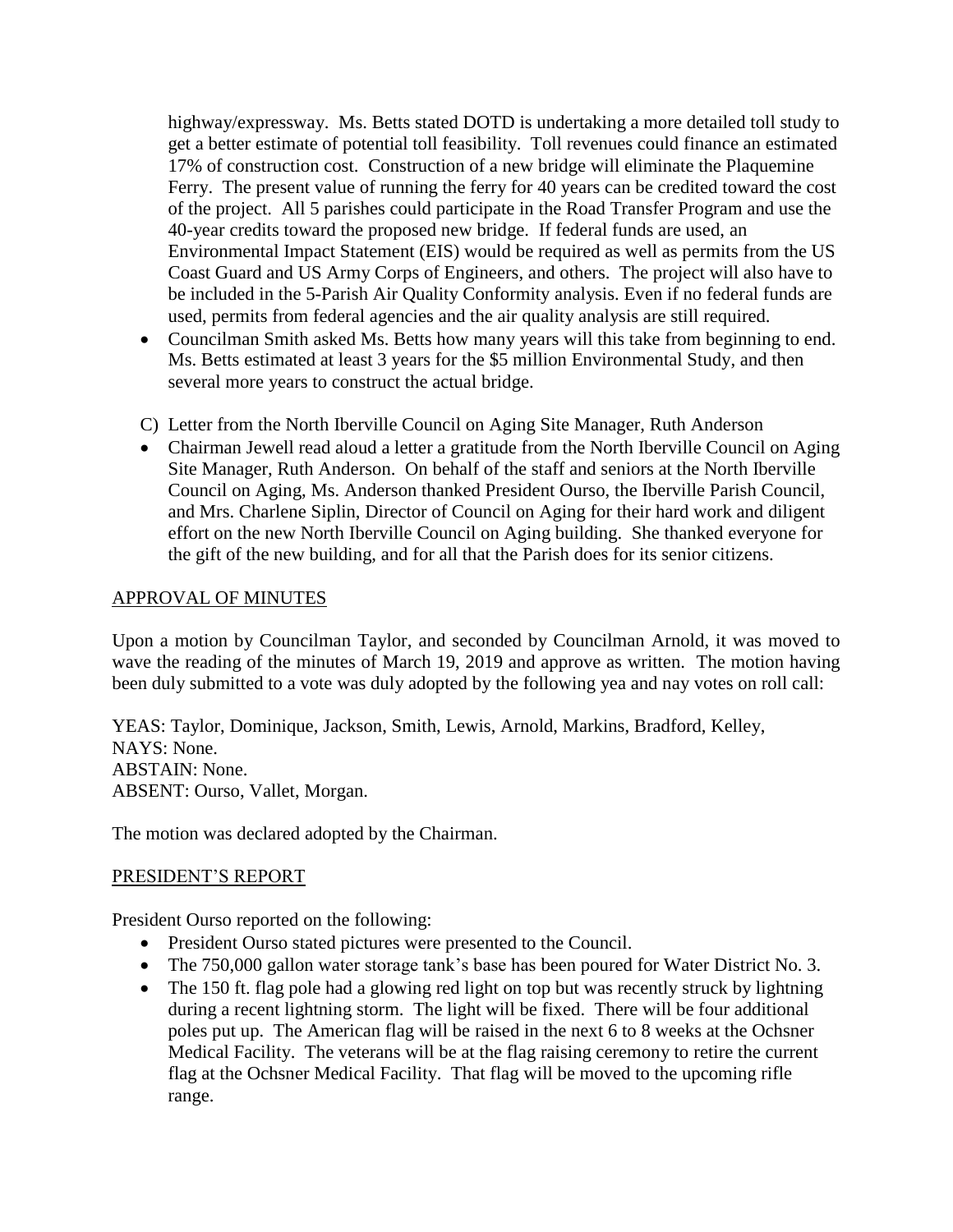- Pictures of the Rifle Range show progress being made for the archery base, rifle base, and pistol base. President Ourso does have concerns about the railroad crossing near the Rifle Range.
- The Council on Aging building in Maringouin has another 45 to 60 days before it is complete.
- The glass replacement project on the third floor of the Courthouse is in the final phase of renovations.
- The employee parking lot renovations are now complete. All employees have tags placed on their rear view mirrors to enter into the gated employee parking lot.
- The Parish is on its final phase of the Utility Assistance Outreach program. The Parish has assisted close to 300 people with their utilities for an estimated \$225,000.
- The Council members will be allowed two summer workers this year.
- President Ourso stated he has been working on the proposed new "South" Mississippi Bridge to be here in Iberville Parish for years. South Plaquemine is the most economically depressed area in the Parish and that is where the bridge should be, not in the highly congested area of North Plaquemine. President Ourso said the Governor needs to make the decision on where the bridge should be, not leaving it up to five parishes who all want the bridge in their own parish. President Ourso met with Mayor Lionel Johnson, Jr. of St. Gabriel about the widening of Highway 30. East Baton Rouge will pass a tax to widen Highway 30 all the way to the Parish line. There are 14 miles from Iberville to Ascension to the interstate and they cut out 4 miles. Highway 30 runs through St. Gabriel from the East Baton Rouge Parish line through the Ascension Parish line. Capital Region Planning will perform the Environmental Assessment Study for the City of St. Gabriel.
- President Ourso introduced the new IPRD Director, Dwayne Boudreaux to speak before the Council. Handouts were presented to the Council. IPRD now has a new logo, social media pages, and website, [www.playiberville.com.](http://www.playiberville.com/) The Spring Ball Season had 16 T-Ball Teams, 22 Coach's Pitch Teams, 10 Baseball Teams, and 5 Softball Teams. Overall, IPRD has more teams playing this year than last year. Camp 360 will be a new and free summer camp coming this June in Iberville Parish. It is a collaboration powered by the Iberville Parish Council (Parks & Recreation), Iberville Parish School Board, and the City of Plaquemine. The camp will be comprised of 250 Iberville Parish kids ranging from  $3<sup>rd</sup>$  to  $5<sup>th</sup>$  grade. There will be 11 certified teachers leading the camp with an additional 30 part time summer camp counselors. IPRD will also have new fall programs such as youth tackle football, youth soccer, and co-ed softball for adults. The youth flag football program will be sponsored by the NFL. The youth basketball (biddy ball) program will be sponsored by the New Orleans Pelicans. Lastly, IPRD has a new exercise program with Get Ready to Sweat.
- Councilman Arnold asked for the timeframe of Camp 360. Mr. Boudreaux stated the capacity is 250 students, and there will most likely be a lottery conducted to choose the students.
- Chairman Jewell asked Mr. Boudreaux about his transition with the Recreation Advisory Committee. Mr. Boudreaux stated he recently had his first board meeting and that he has their full support. They were very excited about the upcoming programs.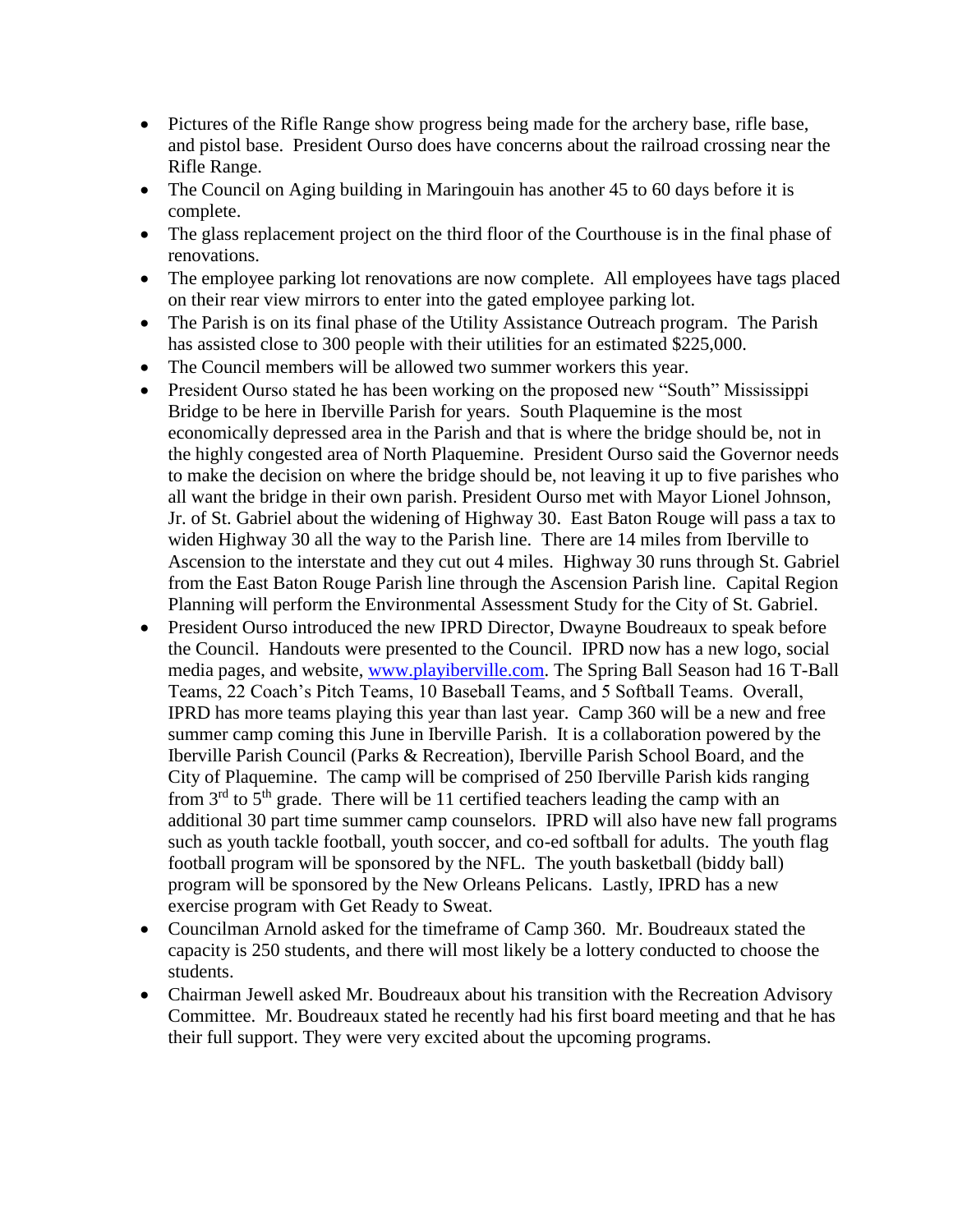## FINANCIAL REPORT

Finance Director, Randall Dunn stated the financial statements were mailed out but since this was an early meeting this month they not have received them until tonight. The sales taxes are almost exactly as projected. Chairman Jewell asked how the sales taxes this year compare to last year, and Mr. Dunn said the taxes are a little higher this year but the important thing is that they are coming in at what they were budgeted for. There were no other questions from the Council.

## OLD BUSINESS

None.

### NEW BUSINESS

A) Introduction of Ordinances

The following ordinances were introduced by Mr. Songy:

- 1) Ordinance to Adopt the Millage Rates for the Tax Year 2019
- 2) Ordinance to Grant a Telecommunication Line Servitude to AT&T Louisiana along John Britton Pkwy
- 3) Ordinance to Grant a Telecommunication Line Servitude to AT&T Louisiana along Industrial Boulevard

Upon a motion by Councilman Taylor, seconded by Councilman Arnold, it was moved that a public hearing be held on Tuesday, May 21, 2019 at 6:00 p.m. on the introduced ordinances.

The motion having been duly submitted to a vote, was duly adopted by the following yea and nay votes on roll call:

YEAS: Taylor, Dominique, Jackson, Smith, Lewis, Arnold, Markins, Bradford, Kelley, NAYS: None. ABSTAIN: None. ABSENT: Ourso, Vallet, Morgan.

The motion was declared adopted by the Chairman on April 16, 2019.

# RESOLUTION COMMITTEE REPORT

The Resolution Committee met on Tuesday, April 16, 2019 at 6:15 p.m., followed by the roll call with the following Resolution Committee Members only in attendance: Smith, Arnold, Kelley, Markins, Jackson, Dominique.

Absent: Vallet, Lewis, Morgan.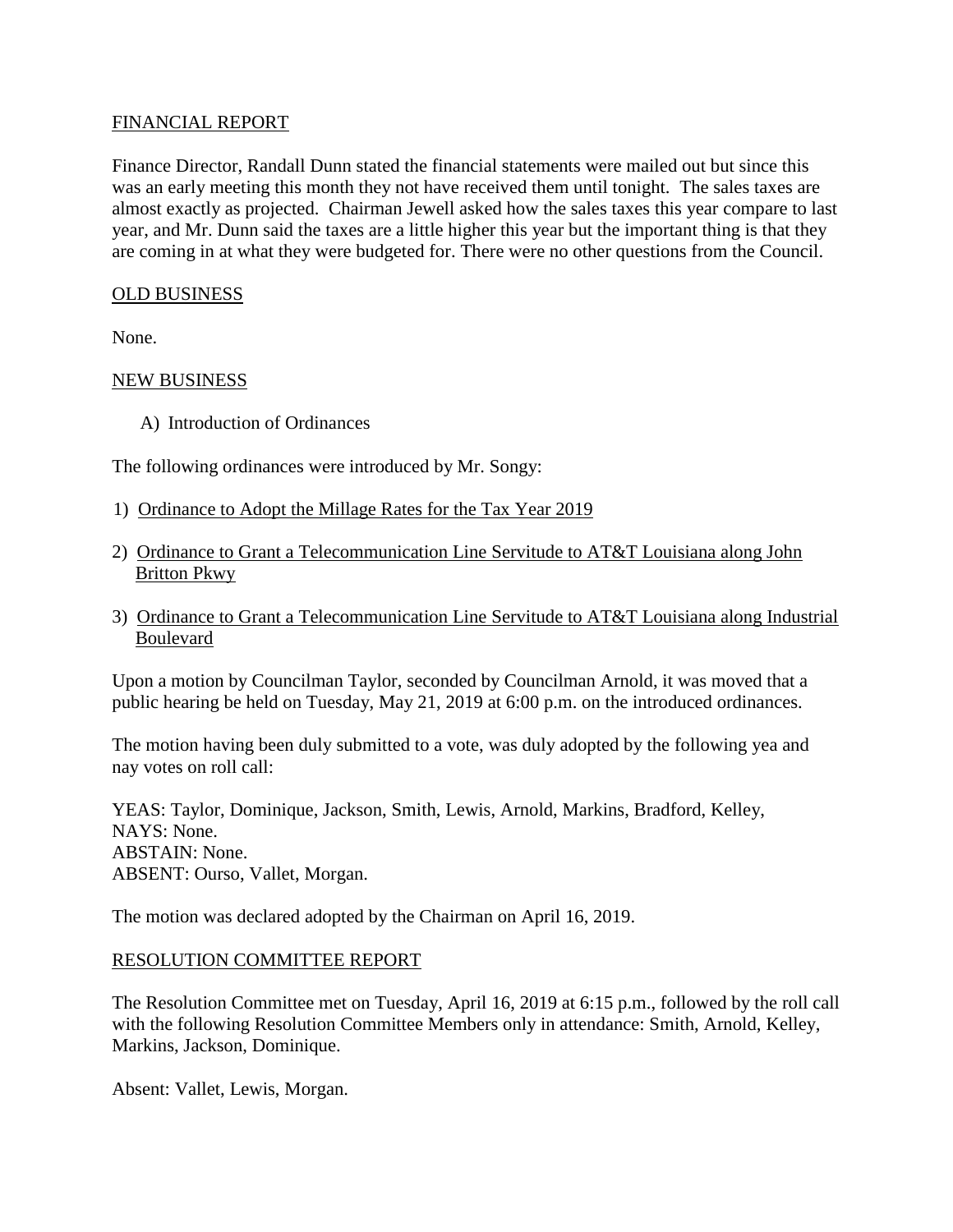The following resolutions were read aloud by Mr. Songy:

A) Resolution of the Iberville Parish Council in Opposition of all Proposed Legislation that Transfers the Administration and Collection of Local Sales & Use Taxes to the Louisiana Department of Revenue

Councilman Smith made a recommendation to forward the resolution to the regular meeting, seconded by Councilman Kelley. The recommendation having been duly submitted to a vote was duly adopted by the following yea and nay votes on roll call by Resolution Committee Members only:

YEAS: Smith, Arnold, Kelley, Markins, Jackson, Dominique. NAYS: None. ABSTAIN: None. ABSENT: Vallet, Lewis, Morgan.

The recommendation was declared adopted by the Chairman to forward this item to the regular meeting.

## RESOLUTION COMMITTEE REPORT - DURING THE REGULAR MEETING:

## **RESOLUTION IPC# 2019-004**

# **RESOLUTION OF THE IBERVILLE PARISH COUNCIL IN OPPOSITION OF ALL PROPOSED LEGISLATION THAT TRANSFERS THE ADMINISTRATION AND COLLECTION OF LOCAL SALES & USE TAXES TO THE LOUISIANA DEPARTMENT OF REVENUE**

 The following resolution was introduced by Councilman Kelley and seconded by Councilman Markins.

 WHEREAS, the Constitution of the State of Louisiana grants local governments the right to levy and collect local sales and use taxes;

 WHEREAS, there are several constitutional amendments and bills introduced in the 2019 Regular Legislative Session that would transfer collection responsibility of local sales and use tax levies to the state Department of Revenue; and

 WHEREAS, local taxing authorities possess the best knowledge and experience to properly collect its own taxes and have a proven record of proactive advancements in the areas of enforcement, audit coverage, dispute resolution, reporting technology and successful litigation; and

 WHEREAS, the state of Louisiana's budget issues does not offer prospects for the Department of Revenue to have sufficient resources to provide the necessary taxpayer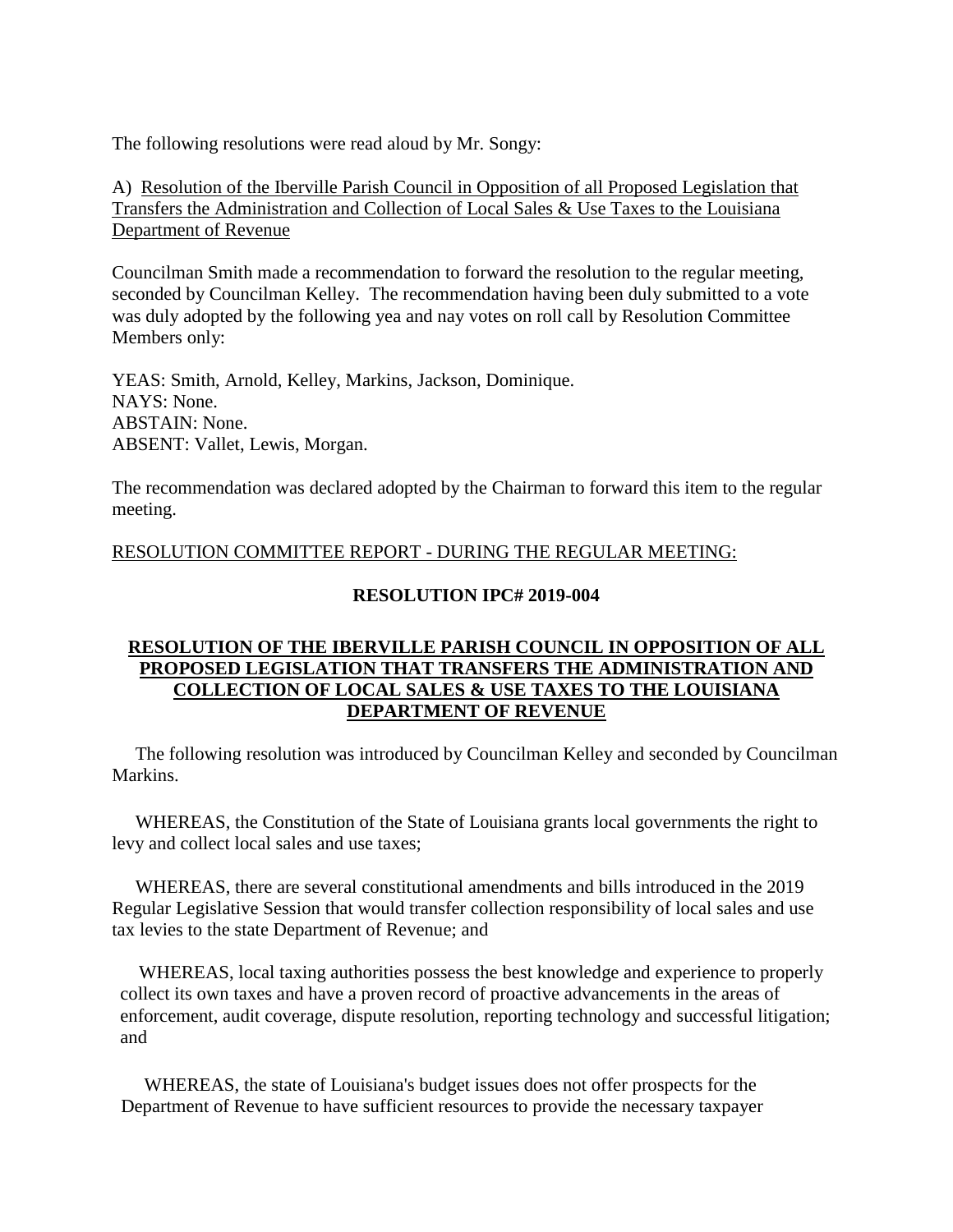assistance, enforcement programs and training of its employees on the specific application of local sales and use tax ordinances without significant cost contributions from local governments, thereby resulting in the direct and indirect loss of local tax receipts; and

 WHEREAS, many local taxing authorities have issued bonded indebtedness guaranteed by the passage locally adopted sales and use tax levies, collection of said levies are the direct responsibility of local governments, and the transfer of that responsibility to a state agency may generate legal challenges and jeopardize future bond issues; and

 WHEREAS, the central local collector of sales and use taxes in each parish is directly responsible to the local taxing authorities and their elected officials for the performance of local tax administration, and the Secretary of the Department of Revenue being an appointee of the Governor of the state, uncertainty exist as to who in the Department of Revenue will be accountable to local taxing authorities for the performance of such critical local tax administration,

 NOW THEREFORE, be it resolved that the Iberville Parish Council, as the local taxing authority and governing body, that each member of the legislative delegation for the Parish of Iberville is urged to vigorously oppose any and all proposed legislation that transfers the administration and collection of local sales and use taxes to the Louisiana Department of Revenue; and

 BE IT FURTHER RESOLVED that a copy of this resolution be sent forthwith to Iberville Parish legislators so that they will be made aware of our position on this matter, namely Hon. Rick Ward, Hon. Chad Brown, Hon. Jeremy LaCombe, Hon. Edward Price and Hon. Ken Brass.

This resolution was adopted in regular session on the  $16<sup>th</sup>$  day of April, 2019 by the following vote on roll call:

 YEAS: Taylor, Dominique, Jackson, Smith, Lewis, Arnold, Markins, Bradford, Kelley, NAYS: None. ABSTAIN: None. ABSENT: Ourso, Vallet, Morgan.

The resolution was declared adopted by the Chairman.

#### BOARDS AND COMMISSIONS REPORT

The Boards and Commissions Committee met on Tuesday, April 16, 2019 at 6:20 p.m. followed by the roll call with the following Committee Members only in attendance: Jackson, Markins, Smith, Arnold.

Absent: Vallet, Lewis.

A quorum was present.